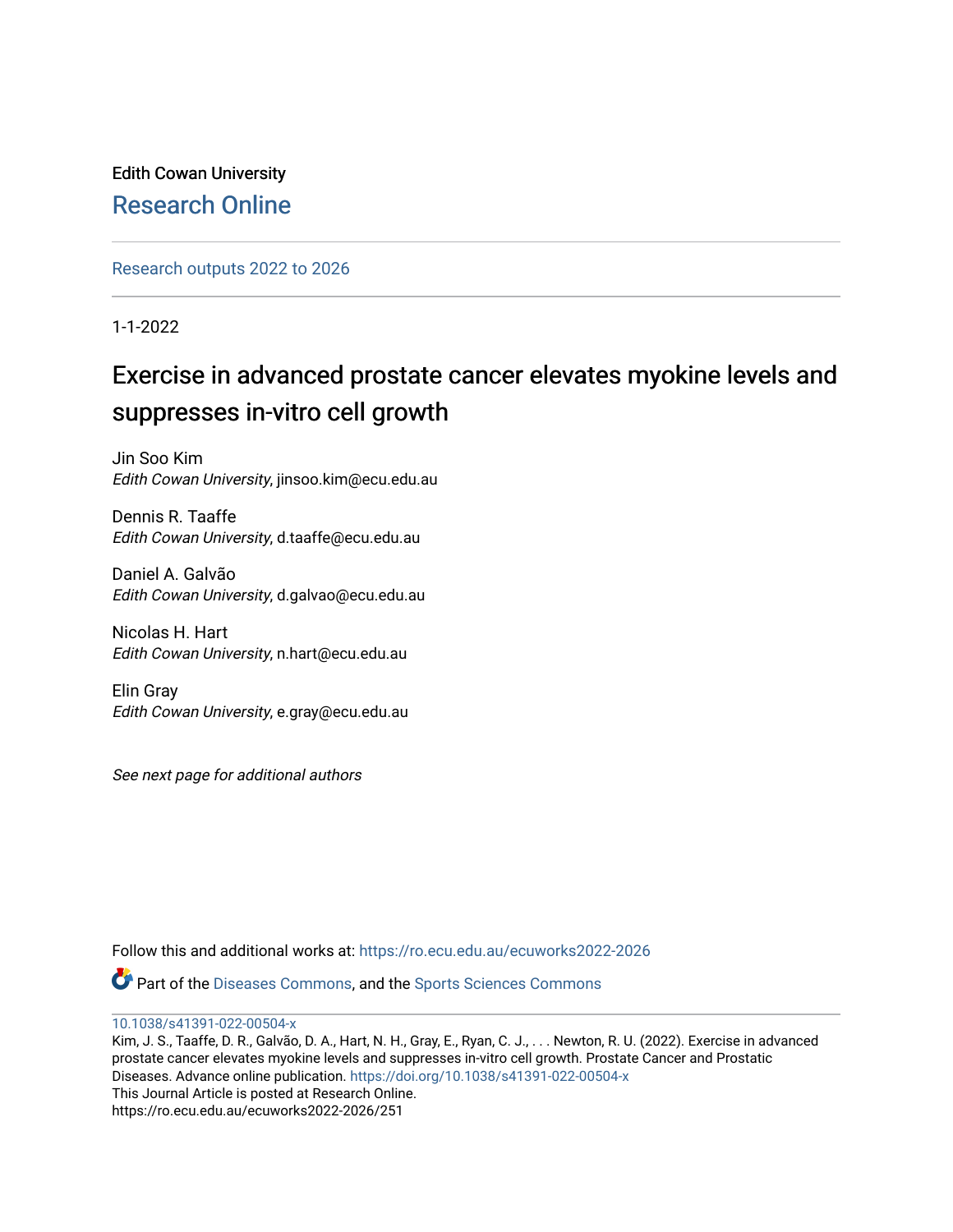# Authors

Jin Soo Kim, Dennis R. Taaffe, Daniel A. Galvão, Nicolas H. Hart, Elin Gray, Charles J. Ryan, Stacey A. Kenfield, Fred Saad, and Robert U. Newton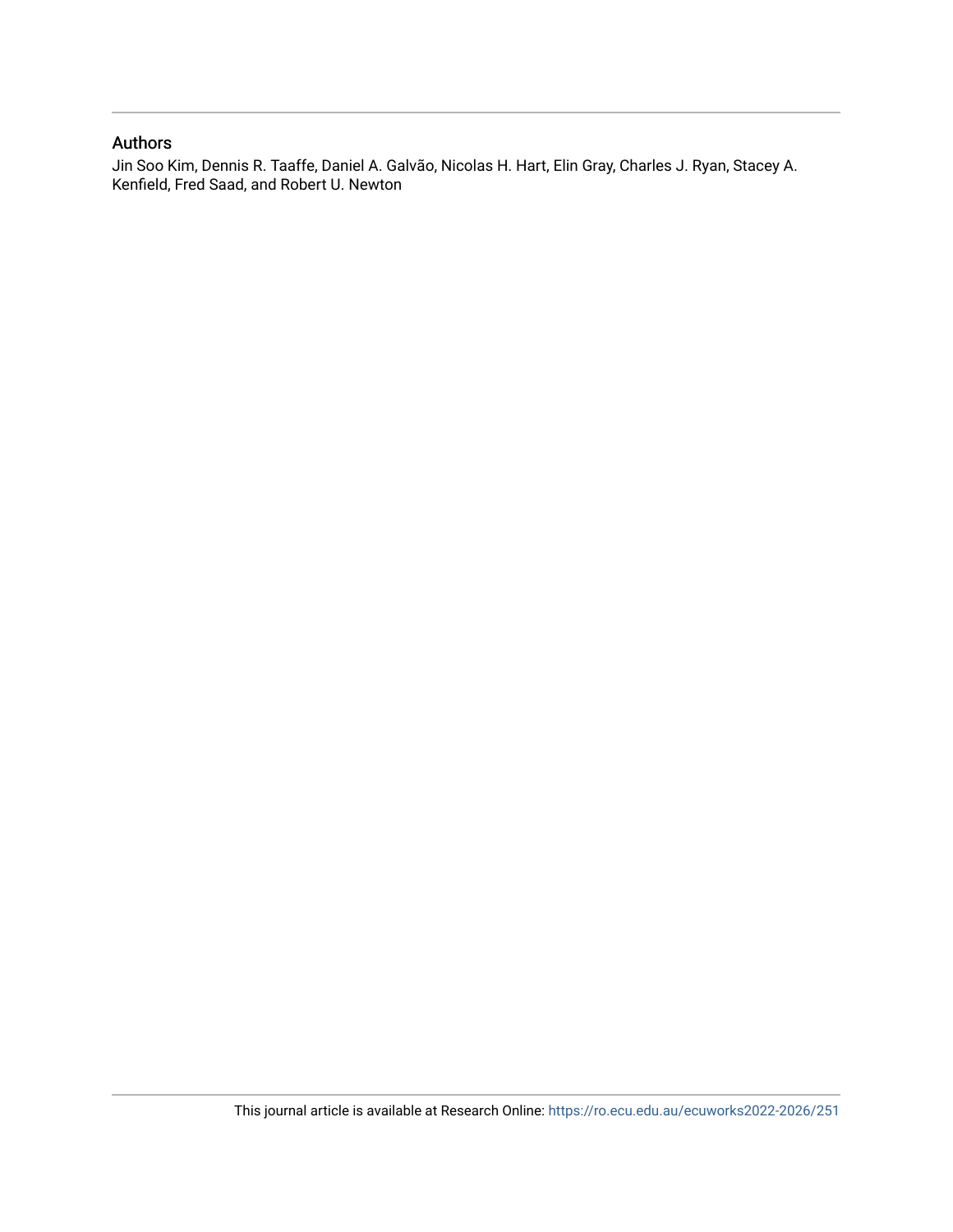# ARTICLE **OPEN**

## Clinical Research

Check for updates

# Exercise in advanced prostate cancer elevates myokine levels and suppresses in-vitro cell growth

Jin-Soo Kim<sup>1,2</sup>, D[e](http://orcid.org/0000-0001-6381-1597)nnis R. Taaffe <mark>(b</mark><sup>[1](http://orcid.org/0000-0002-8209-2281),2</sup>, Daniel A. Galvã[o](http://orcid.org/0000-0002-8209-2281) (b<sup>1,2</sup>, Nicolas H. Hart<sup>1,2,3</sup>, Elin Gray<sup>2,4</sup>, Charles J. Ryan (b<sup>[5](http://orcid.org/0000-0002-2081-3557)</sup>, Stacey A. Kenfiel[d](http://orcid.org/0000-0002-1585-7352) (b<sup>[6](http://orcid.org/0000-0002-1585-7352)</sup>, Fred Saad  $\mathbf{D}^{7,8}$  $\mathbf{D}^{7,8}$  $\mathbf{D}^{7,8}$  a[n](http://orcid.org/0000-0003-0302-6129)d Robert U. Newton  $\mathbf{D}^{1,2,8}$  $\mathbf{D}^{1,2,8}$  $\mathbf{D}^{1,2,8}$ 

© The Author(s) 2022

BACKGROUND: Altering the systemic milieu through exercise has been proposed as a potential mechanism underlying exercisedriven tumour suppression. It is not yet known whether men with advanced prostate cancer can elicit such adaptations following a program of exercise. The purpose is to examine myokine levels of serum acquired from metastatic castrate-resistant prostate cancer (mCRPC) patients recruited to the INTERVAL-GAP4 trial before and after 6 months of exercise and its tumour-suppressive effect. **METHODS:** Twenty-five men with mCRPC (age = 74.7  $\pm$  7.1 yrs) were randomised to supervised multimodal (aerobic and resistance) exercise (EX) or self-directed exercise control group (CON). Body composition was assessed using dual-energy x-ray absorptiometry (DXA), and fasting blood in a rested state was collected at baseline and at 6 months. Serum levels of myokines (SPARC, OSM, decorin, IGF-1, and IGFBP-3) were measured. Serum was applied to the prostate cancer cell line DU145, and growth was assessed for 72 h.

RESULTS: No significant change in body composition was observed. Adjusted serum OSM ( $P = 0.050$ ) and relative OSM ( $P = 0.083$ ), serum SPARC ( $P = 0.022$ ) and relative SPARC ( $P = 0.025$ ) increased in EX compared to CON. The area under curve (AUC) over 72 h showed a significant reduction in DU145 growth after applying post-intervention serum from the EX vs CON ( $P = 0.029$ ). CONCLUSION: Elevated myokine expressions and greater tumour-suppressive effects of serum after 6 months of periodised and autoregulated supervised exercise was observed in men with mCRPC. Exercise-induced systemic changes may slow disease progression in men with advanced prostate cancer.

Prostate Cancer and Prostatic Diseases;<https://doi.org/10.1038/s41391-022-00504-x>

#### INTRODUCTION

Exercise has been established as effective in improving physical function and supportive care outcomes for cancer patients, including those with advanced disease [\[1](#page-7-0)]. Furthermore, epidemiological studies of prostate cancer patients consistently report a positive association between increased physical activity levels and reduced risk of prostate cancer-specific mortality [[2](#page-7-0)] and disease progression [[3](#page-7-0)]. However, the causality of exercise-induced reduction of patient mortality and mechanisms of tumour suppression has not been thoroughly investigated in men with advanced prostate cancer [\[4,](#page-7-0) [5\]](#page-7-0). Accordingly, a global multicentred Phase III randomised controlled exercise trial, INTERVAL-GAP4 [\[6\]](#page-7-0), recruiting men with advanced prostate cancer is currently ongoing to examine the effect of exercise medicine on clinical outcomes, principally overall survival and disease progression, and the potential mechanisms by which exercise influences tumour biology.

Exercise induces multiple physiological changes, including alteration in cell-free and soluble molecules in the circulatory system known to have tumour-suppressive effects [[5](#page-7-0)]. This has been further demonstrated in studies in which resting serum acquired after longterm exercise programs or exercise-conditioned serum obtained after a single bout of exercise applied to cancer cell lines produces substantial suppression of growth  $[7-13]$  $[7-13]$  $[7-13]$ , with evidence supporting the involvement of exercise-induced serological insulin-like growth factor-1 (IGF-1) axis alteration in prostate cancer cell growth suppression [\[7,](#page-7-0) [11](#page-7-0)–[13](#page-7-0)]. In our recent report [\[14](#page-7-0)], we showed suppression of androgen-independent prostate cancer cell line DU145 growth by applying serum acquired from patients with localised prostate cancer undergoing androgen deprivation therapy (ADT) following a 3-month exercise intervention and observed alterations in circulating cell-free/soluble factors compared to a pretrained state, suggesting a potential of exercise in prostate cancer suppression [[5](#page-7-0)].

Skeletal muscle has been identified as an endocrine organ and elicits health-related benefits by producing cytokines termed myokines, especially during exercise [[15](#page-7-0)]. Furthermore, in vivo and in vitro application of myokines, such as irisin [\[16](#page-7-0)–[19](#page-7-0)], decorin

Received: 20 October 2021 Accepted: 20 January 2022 Published online: 12 February 2022

<sup>&</sup>lt;sup>1</sup> Exercise Medicine Research Institute, Edith Cowan University, Joondalup, WA 6027, Australia. <sup>2</sup> School of Medical and Health Sciences, Edith Cowan University, Joondalup, WA 6027, Australia. <sup>3</sup>Caring Futures Institute, College of Nursing and Health Sciences, Adelaide, SA 5042, Australia. <sup>4</sup>Centre of Precision Health, Edith Cowan University, Joondalup, WA 6027, Australia. <sup>5</sup>Medical School, University of Minnesota, Minneapolis, MN 55455, USA. <sup>6</sup>Departments of Urology and Epidemiology & Biostatistics, University of California San Francisco, San Francisco, CA 94143, USA. <sup>7</sup>Department of Urology, Centre Hospitalier de l'Université de Montréal, Montréal, QC H2X 3E4, Canada. <sup>8</sup>These authors contributed equally: Fred Saad, Robert U. Newton. <sup>⊠</sup>email: [r.newton@ecu.edu.au](mailto:r.newton@ecu.edu.au)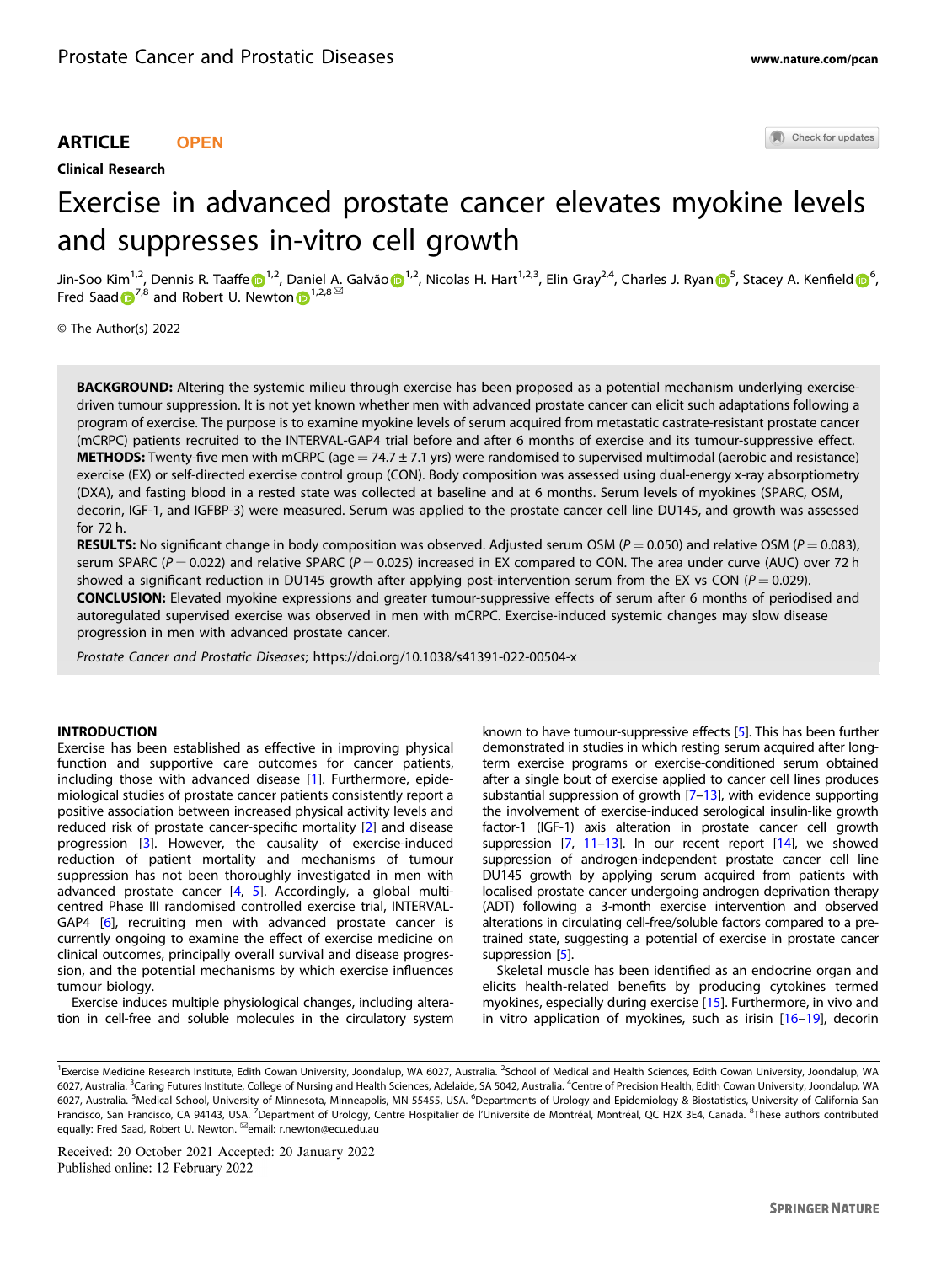<span id="page-3-0"></span>[[20](#page-7-0)–[24\]](#page-7-0), interleukin-6 (IL-6) [\[25](#page-7-0), [26](#page-7-0)], interleukin-15 (IL-15) [\[27](#page-7-0), [28](#page-7-0)], secreted protein acidic and rich in cysteine (SPARC) [[29](#page-7-0)–[32\]](#page-7-0), and oncostatin M (OSM) [[33](#page-7-0)–[35](#page-7-0)], have reduced the growth and migration of various types of cancer cell lines, including prostate [[19,](#page-7-0) [20,](#page-7-0) [24](#page-7-0)–[27,](#page-7-0) [30\]](#page-7-0). In addition, reduced myostatin expression counters the development of cachexia and may also contribute to tumour suppression by increasing irisin production [\[5\]](#page-7-0). However, despite the preclinical evidence, myokines are only considered as <sup>a</sup> potential molecular player for exercise-induced cancer suppression [\[5\]](#page-7-0).

Although myokine expression in the non-cancer population is well documented [\[15\]](#page-7-0), there has been no investigation of myokine expression and tumour-suppressive effects of exerciseconditioned serum in advanced prostate cancer patients who have undergone, and continue to receive, a range of cancer therapies inclusive of androgen blockade. Given the high disease load of these patients, with metastases and a shortened survival time, in addition to their castrate-resistant status underpinning an altered endocrine environment, it is important to determine if they can respond to exercise with the development of a more anti-tumour systemic milieu. Thus, in this study, we investigated resting serum myokine levels (irisin, decorin, IL-6, IL-15, SPARC, OSM, and myostatin) and growth hormone levels (IGF-1 and IGFBP-3) over the initial 6-month period of 2-year exercise intervention vs control group in metastatic castrate-resistant prostate cancer (mCRPC) patients. We also evaluated the potential exercise-induced tumour-suppressive effect by comparing serum acquired at baseline and after 6 months to the prostate cancer cell line DU145. We hypothesised that despite the heavy disease load and continuous treatment in this patient group (mCRPC), 6 months of supervised aerobic and resistance exercise would alter circulatory myokine levels and that exercise-conditioned serum obtained from the patients would reduce the growth of the prostate cancer cell line DU145.

# MATERIALS/SUBJECTS AND METHODS

# Participants and exercise program

Serum was collected from 25 men with mCRPC (EX,  $n = 13$ ; CON,  $n = 12$ ) who were recruited for the INTERVAL-GAP4 trial (Clinical Trials Registry: NCT02730338) [[6](#page-7-0)] from March 2016 to May 2020 at the Exercise Medicine Research Institute (EMRI; Edith Cowan University (ECU); WA, Australia) which was used for analysis (Fig. 1). The recruitment and randomisation of patients were undertaken as previously described [\[6\]](#page-7-0). Briefly, patients who had been identified as mCRPC (adenocarcinoma of the prostate with systemic metastatic disease despite castrate levels of testosterone (<50 ng/dl) due to orchiectomy or luteinising hormone-releasing hormone (LHRH) agonist, undergoing ADT (gonadotropin-releasing hormone (GnRH) agonist/antagonist or prior bilateral orchiectomy)), and capable of performing exercise were recruited by clinician referrals.

Patients were randomly allocated to supervised exercise (EX) or a self-directed exercise control group (CON). The current study examines the initial 6 months of resistance and aerobic training completed thrice weekly as previously described [[6](#page-7-0)], as the protocol for INTERVAL GAP4 initially commences with full supervision before transitioning to home-based exercise. Briefly, in the first and third exercise session of the week, structured resistance exercise (6 exercises, 2–5 sets, 6–12 RM intensity adjusted using repetition maximum (RM)) with a combination of high-intensity interval training (HIIT) (aerobic exercise, 6 x 60 s, intensity adjusted to a rating of perceived exertion (RPE) of 8 on 0–10 Borg scale) was prescribed, and 30–40 min of moderate-intensity continuous aerobic training (MICT) (cycling/walking) was undertaken at an intensity adjusted to RPE 6 in the second exercise session of the week. The exercise program was periodised and autoregulated across the week, month and 3-month cycles and autoregulated so



Fig. 1 Consort diagram. Cycle 6 indicates end of the initial 6-month phase of the INTERVAL GAP4 trial. Due to COVID-19 restrictions, patients who could not visit the centre for cycle 6 assessments were excluded from the analysis.

that intensity, volume and exercise selection was adjusted depending on the patient's readiness on the day. CON were provided with the American College of Sports Medicine (ACSM) guidelines for cancer survivors [[36\]](#page-8-0). The study was funded by the Movember Foundation and ethically approved by the Human Research Ethics Committee at Edith Cowan University (ID: 13236 NEWTON). Written informed consent was obtained from all patients before inclusion.

#### Body composition

Body composition was assessed at baseline and after the initial 6 months of the study by Dual-energy X-ray Absorptiometry (DXA; Horizon A, Hologic, Washington, USA). Values derived were wholebody lean mass (LM, kg), upper-body LM (kg), lower-body LM (kg), whole-body fat mass (FM, kg), percent LM, percent FM, and LM index (total lean mass/height squared; kg/m<sup>2</sup>). Body mass index (BMI) was calculated from weight divided by height squared  $(kg/m^2)$ .

#### Blood assessment and analysis

Resting blood samples were collected early in the morning for fasting specimens and at least 48 h post any exercise. The collected blood samples were processed to serum and stored at −80 °C until serum myokine analysis. Serum myokine levels for irisin, IL-6, IL-15, SPARC, OSM, and myostatin, were analysed using multiplex magnetic bead panels (HMYOMAG-56k-15 Huma, Millipore, Billerica, MA, USA), and serum decorin (ab99998, Decorin Human ELISA Kit, Abcam, Cambridge, United Kingdom), IGF-1 (ab211651, Human IGF-1 SimpleStep ELISA Kit, Abcam, Cambridge, United Kingdom), and IGFBP-3 (ab211652, Human IGFBP3 Simple-Step ELISA Kit, Abcam, Cambridge, United Kingdom) levels were analysed using appropriate enzyme-linked immunosorbent assay (ELISA) kits.

#### Cell culture and real-time cellular analysis

The human prostate cancer cell line, DU145 (ATCC HTB-81), was obtained from The Harry Perkins Institute for Medical Research, Nedlands, WA, Australia. Cells were cultured in RPMI-1640 media containing 10% fetal bovine serum (FBS), incubated at 37 °C, 5% CO2, and routinely passaged at ~80% confluence. Growth of DU145 cells was assessed using a Real-Time Cellular Analysis (RTCA) system, xCELLigence DP unit and E-plate (ACEA Bioscience, CA, USA) in the presence of human serum. Each well of E-plate was seeded with 15,000 DU145 cells with 100 µl of serum-free RPMI-1640. After 24 h of starvation, 100 µl of growth media (RPMI-1640) containing 20% human serum (final concentration of 10%) was added to each well of the E-plate. The plates were incubated for 72 h while recording the Cell Index every hour.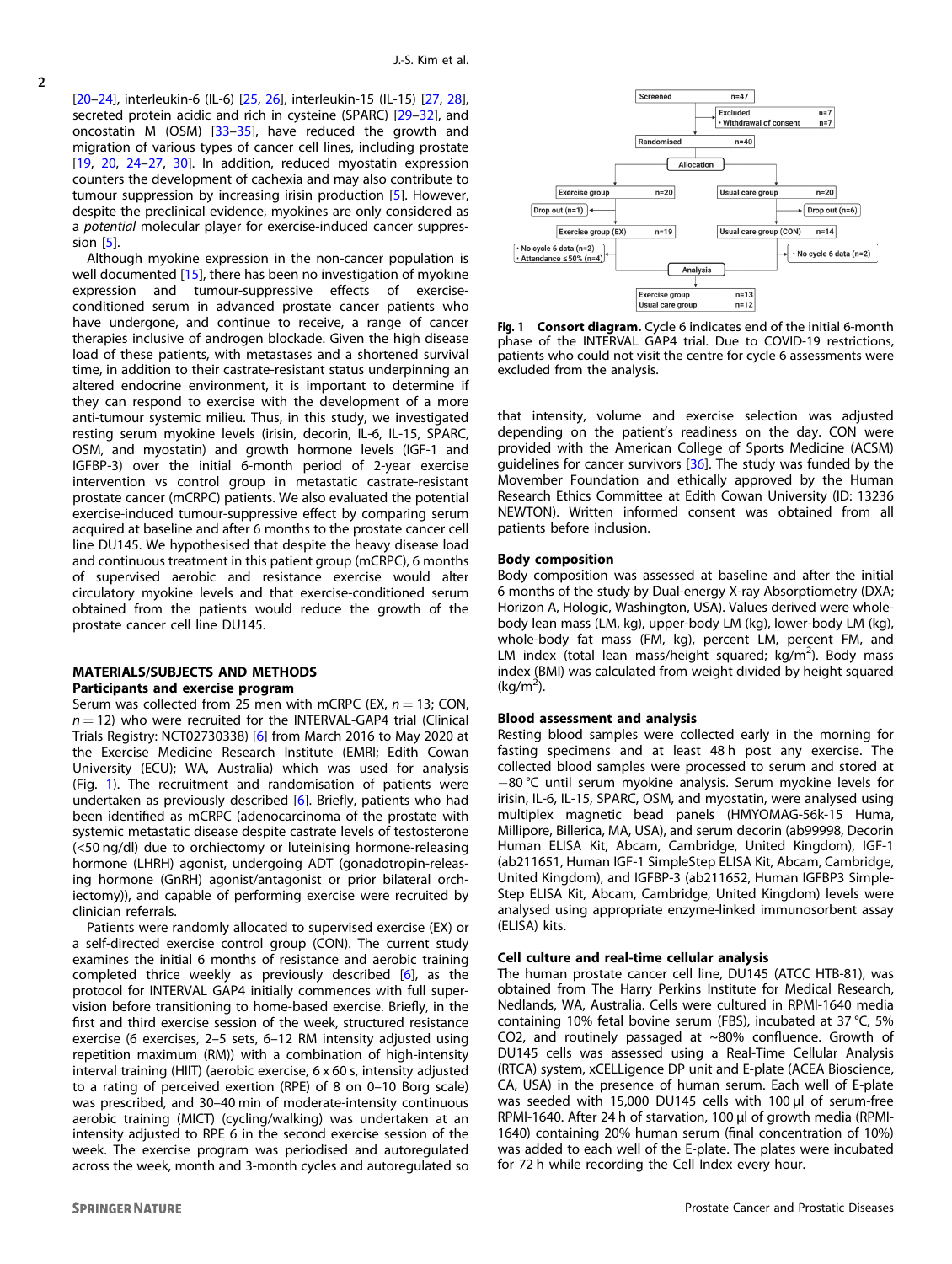Based on Cell Index results from our previous research (Pre: 5.829  $\pm$  1.112; Post: 4.566  $\pm$  1.515) [\[14\]](#page-7-0), 24 participants (12 each group) is required to achieve 0.80 power at an α level 0.05 twotailed. As a result, we obtained data and samples for 25 participants (CON,  $n = 12$ ; EX,  $n = 13$ ) from the INTERVAL GAP4 trial investigating the effect of exercise treatment on patients with mCRPC (Fig. [1\)](#page-3-0). Data were analysed using R software (v4.0.2, The R Foundation), with the rstatix packages (v0.7.0, Kassambra, 2021) for statistics, ggplot2 packages (v3.3.3, Wickham, 2020) for visualisation and Desctools (v0.99.41, Slgnorell, 2021) for the area under the curve (AUC) calculations. Normality of the distribution for outcomes was tested using the Shapiro–Wilk test and Q-Q plot. Analysis of covariance (ANCOVA) was used to detect differences in post-intervention outcomes after 6 months for baseline value [\[37\]](#page-8-0). All values are presented as adjusted mean and 95% confidence interval. Tests were two-tailed and significance was set at  $p < 0.05$ .

# RESULTS

#### Patient characteristics

Patient characteristics are presented in Table 1. No significant difference between groups at baseline was evident in body weight, total LM, percent LM, LM index, FM, percent FM, BMI, serum levels of three myokines (OSM, SPARC, and decorin), and

|                | <b>Table 1.</b> Baseline characteristics of exercise and usual care |  |  |  |
|----------------|---------------------------------------------------------------------|--|--|--|
| control group. |                                                                     |  |  |  |

|                                                                   | CON $(n=12)$<br>(mean $\pm$ SD) | <b>EX</b> ( $n = 13$ )<br>(mean $\pm$ SD) | P-value  |
|-------------------------------------------------------------------|---------------------------------|-------------------------------------------|----------|
| Age                                                               | $76.9 \pm 7.1$                  | $72.6 \pm 7.0$                            | 0.140    |
| Height (m)                                                        | $1.7 \pm 0.1$                   | $1.7 \pm 0.1$                             | 0.608    |
| Body weight (kg)                                                  | $82.1 \pm 13.4$                 | $93.7 \pm 20.8$                           | 0.164    |
| Total lean mass (kg)                                              | $49.1 \pm 8.2$                  | $53.1 \pm 10.4$                           | 0.364    |
| Percent lean<br>mass (%)                                          | $59.8 \pm 4.0$                  | $57.0 \pm 3.9$                            | 0.099    |
| Lean mass index<br>(kq/m <sup>2</sup> )                           | $16.7 \pm 2.1$                  | $17.6 \pm 1.9$                            | 0.292    |
| Total fat mass (kg)                                               | $26.9 \pm 6.7$                  | $33.4 \pm 10.5$                           | 0.118    |
| Percent fat mass (%)                                              | $34.4 \pm 4.7$                  | $37.1 \pm 4.4$                            | 0.143    |
| Presence of nodal<br>metastasis                                   | 9                               | 8                                         |          |
| Presence of bone<br>metastasis                                    | 8                               | 10                                        |          |
| Presence of nodal<br>and bone metastasis                          | 5                               | 5                                         |          |
| ARTA (e.g.,<br>abiraterone and<br>enzalutamide) naïve<br>patients | 8                               | $\overline{7}$                            |          |
| Patients on ARTA                                                  | 4                               | 6                                         |          |
| BMI ( $kg/m2$ )                                                   | $28.0 \pm 4.0$                  | $31.1 \pm 4.6$                            | 0.149    |
| $IGF-1$ (ng/ml)                                                   | $841.1 \pm 636.6$               | $806.5 \pm 547.0$                         | 0.905    |
| IGFBP-3 (ng/ml)                                                   | $13273.6 \pm 5871.5$            | $6987.9 \pm 2054.7$                       | < 0.001  |
| Oncostatin M (ng/ml)                                              | $6.6 \pm 4.9$                   | $4.5 \pm 3.0$                             | $0.503*$ |
| SPARC (pg/ml)                                                     | $495.7 \pm 158.4$               | $408.1 \pm 82.1$                          | $0.605*$ |
| Decorin (ng/ml)                                                   | $64.7 \pm 7.3$                  | $63.0 \pm 10.6$                           | 0.695    |

Three patients from the CON and EX group each commenced chemotherapy (Docetaxel or Cabazitaxel) during the exercise period. ARTA Androgen receptor-targeted agents. \*Indicates Wilcoxon-rank test used for statistical analysis otherwise independent t-test.

IGF-1, although serum levels of IGFBP-3 were significantly higher in CON. The average percentage of exercise sessions completed in EX was  $82.5 \pm 13.0\%$  out of a total of 72 sessions.

#### Body composition

Adjusted body weight, total LM, percent LM, LM index, FM, percent FM, and BMI adjusted for baseline did not show a significant difference between the EX and CON groups after the 6-month intervention (Table [2](#page-5-0)).

#### Myokines and IGF-1/IGFBP-3

A total of seven different myokines (irisin, decorin, IL-6, IL-15, SPARC, OSM, and myostatin), IGF-1, and IGFBP-3 were analysed from serum acquired at baseline and after the exercise intervention to examine the effect of exercise on serum levels of myokines and the IGF-1 axis. However, due to a low recovery rate of irisin, IL-6, IL-15, and myostatin in multiplexed magnetic bead-based immunoassay, only OSM, SPARC, decorin, IGF-1, and IGFBP-3 were able to be analysed (Table [2](#page-5-0)). After adjusting 6-monthintervention serum levels for baseline levels, no significant differences were observed in IGF-1, IGFBP-3 levels, or IGF-1/ IGFBP-3 ratio. However, there were significant differences between groups in serum levels of OSM ( $P = 0.050$ ) and SPARC  $(P = 0.022)$  at post-intervention adjusted by baseline. Relative SPARC levels (serum SPARC levels/body weight) increased significantly in EX compared to CON ( $P = 0.025$ ), and there was a trend for an increase in relative OSM (serum OSM levels/body weight)  $(P = 0.083)$ .

Subgroup analysis for ARTA (CON-ARTA naïve,  $N = 8$ ; CON-ARTA,  $N = 4$ ; EX-ARTA naïve,  $N = 7$ ; EX-ARTA,  $N = 6$ ) demonstrated a significant increase in adjusted serum OSM and SPARC levels for baseline in EX-ARTA naïve compared to the patients in CON-ARTA (P < 0.05; Supplementary Table 1S). In addition, subgroup analysis by chemotherapy (CON-NO Chemo,  $N = 9$ , CON-Chemo,  $N = 3$ ; EX-NO Chemo,  $N = 10$ , EX-Chemo,  $N = 3$ ), revealed baseline adjusted serum OSM and SPARC levels to be significantly higher in EX Chemo group compared to CON Chemo group  $(P < 0.05)$ ; Supplementary Table 2S). Furthermore, baseline adjusted serum decorin levels were significantly higher in the EX-ARTA subgroup compared to EX-ARTA naïve subgroup ( $P < 0.05$ ; Supplementary Table 1S), however, significantly lower baseline adjusted decorin was observed in the EX-Chemo subgroup compared to CON-NO Chemo subgroup ( $P < 0.05$ ; Supplementary Table 2S).

#### Prostate cancer cell line growth analysis

Three-day cell growth kinetics are presented in Fig. [2A](#page-5-0). Although adjusted Cell Index at 72 h after administrating 6-month serum from EX or CON groups did not show a difference, adjusted Cell Index at 12 to 61 h revealed a significant decrease in EX compared to CON at each time point. Therefore, the area under curve (AUC) was calculated from the 72 h Cell Index plot (Table [3](#page-6-0), Fig. [2B](#page-5-0), C). Total cell growth AUC (0–72 h) was significantly reduced with the presence of serum obtained after 6 months of an exercise intervention in EX compared to CON after adjusting for baseline AUC ( $P = 0.029$ ). In addition, the adjusted 6-month timepoint intervention AUC at 0 to  $<$  24 h, 24 to  $<$  48 h and 48 to 72 h periods exhibited a significant decrease in EX compared to CON  $(P = 0.016, P = 0.006,$  and  $P = 0.039$ , respectively) (Table [3,](#page-6-0) Fig. [2C](#page-5-0)).

#### **DISCUSSION**

In this sub-study comprised from the INTERVAL-GAP4 randomised controlled trial [[6](#page-7-0)], we examined chronic adaptations in potential muscle-induced candidates for tumour suppression in men with mCRPC undertaking 6 months of exercise training. We confirmed that the first 6 months of an exercise intervention vs control produced an increase in myokine expression, specifically OSM, SPARC, and body weight relative SPARC, as well as a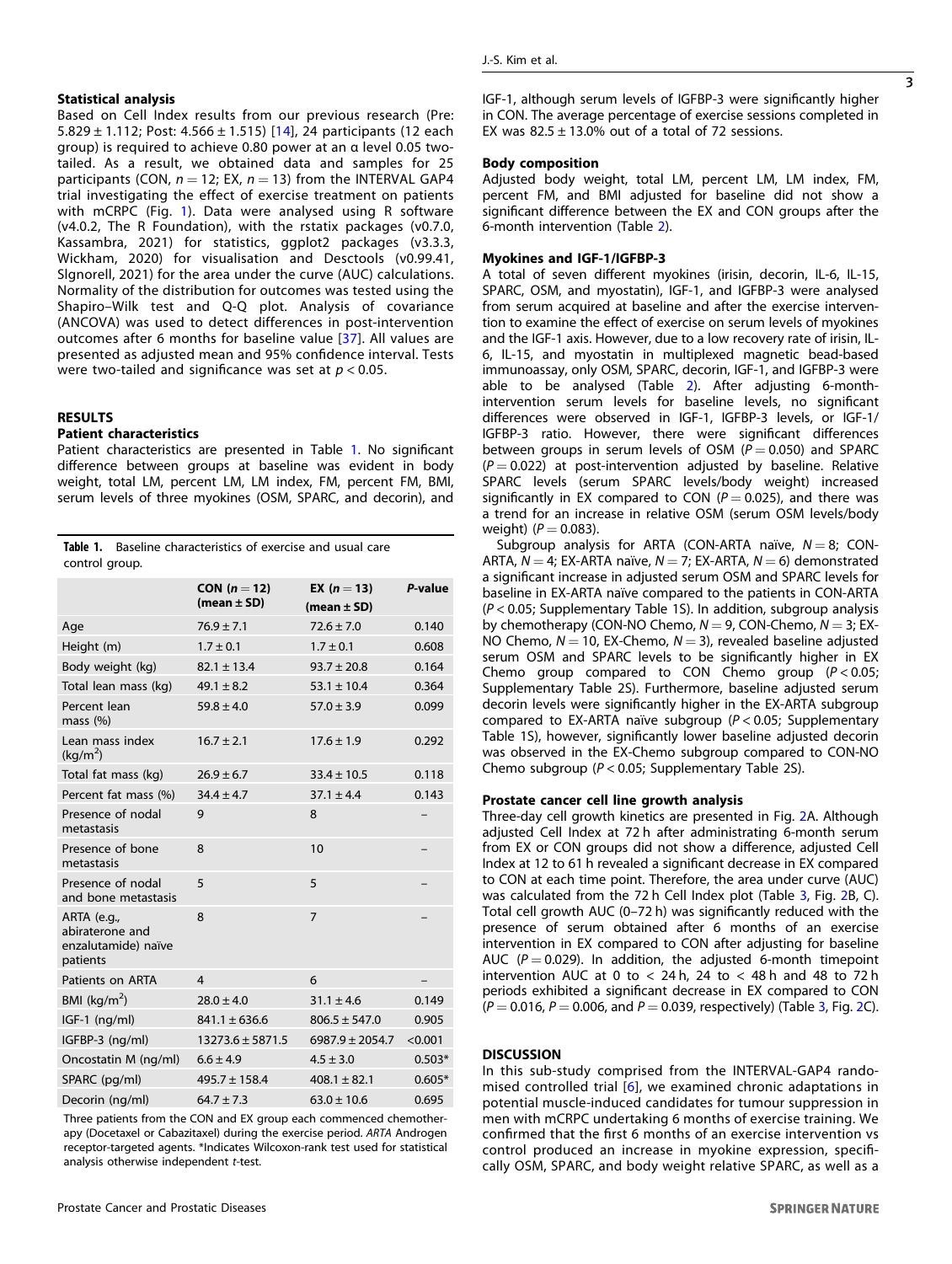<span id="page-5-0"></span>Table 2. Adjusted physical outcomes and serum OSM, SPARC, decorin, IGF-1, and IGFBP-3 levels. All outcomes are for the initial 6-month phase adjusted for baseline.

|                                          | CON $(n=12)$         |                         | <b>EX</b> $(n = 13)$ |                         | P-value |
|------------------------------------------|----------------------|-------------------------|----------------------|-------------------------|---------|
|                                          | <b>Adjusted mean</b> | 95% confidence interval | <b>Adjusted mean</b> | 95% confidence interval |         |
| <b>Physical Outcomes</b>                 |                      |                         |                      |                         |         |
| Body weight (kg)                         | 89.5                 | [87.6, 91.5]            | 86.7                 | [84.9, 88.6]            | 0.052   |
| Total lean mass (kg)                     | 50.7                 | [49.4, 51.9]            | 50.6                 | [49.4, 51.8]            | 0.948   |
| Percent lean mass (%)                    | 57.7                 | [56.4, 59.0]            | 58.4                 | [57.1, 59.6]            | 0.454   |
| Lean mass index ( $kg/m2$ )              | 17.0                 | [16.6, 17.4]            | 17.2                 | [16.8, 17.6]            | 0.625   |
| Total Fat Mass (kg)                      | 32.1                 | [30.0, 34.1]            | 29.8                 | [27.9, 31.8]            | 0.126   |
| Percent Fat Mass (%)                     | 36.7                 | [35.1, 38.2]            | 35.9                 | [34.4, 37.5]            | 0.513   |
| BMI $(kq/m^2)$                           | 30.0                 | [29.4, 30.7]            | 29.2                 | [28.6, 29.8]            | 0.068   |
| Serum IGF-1, IGFBP-3, and myokine levels |                      |                         |                      |                         |         |
| $IGF-1$ ( $ng/ml$ )                      | 924.85               | [687.47, 1162.24]       | 878.29               | [650.23, 1106.36]       | 0.772   |
| $IGFBP-3$ ( $nq/ml$ )                    | 10186.76             | [8554.44, 11819.08]     | 7884.04              | [6329.68, 9438.40]      | 0.068   |
| IGF-1:IGFBP-3 ratio                      | 0.10                 | [0.05, 0.15]            | 0.14                 | [0.09, 0.19]            | 0.307   |
| OSM (ng/ml)                              | 4.88                 | [2.17, 7.59]            | 8.71                 | [6.11, 11.30]           | 0.050   |
| SPARC (pg/ml)                            | 410.58               | [362.18, 458.97]        | 492.66               | [446.28, 539.04]        | 0.022   |
| Decorin (ng/ml)                          | 67.08                | [62.92, 71.23]          | 63.75                | [59.76, 67.74]          | 0.246   |
| Relative IGF-1 (ng/m/kg)                 | 11.25                | [8.31, 14.19]           | 10.17                | [7.34, 12.98]           | 0.586   |
| Relative IGFBP-3 (ng/ml/kg)              | 120.40               | [101.35, 139.45]        | 97.71                | [79.57, 115.84]         | 0.120   |
| Relative OSM (ng/ml/kg)                  | 0.06                 | [0.03, 0.09]            | 0.10                 | [0.07, 0.13]            | 0.083   |
| Relative SPARC (pg/ml/kg)                | 4.85                 | [4.32, 5.37]            | 5.73                 | [5.22, 6.23]            | 0.025   |
| Relative Decorin (ng/ml/kg)              | 0.78                 | [0.74, 0.83]            | 0.77                 | [0.73, 0.82]            | 0.770   |
|                                          |                      |                         |                      |                         |         |

All 6-month outcomes are adjusted for the baseline value.



Fig. 2 Cell proliferation data. A Time-course changes of DU145 Cell growth in Cell Index adjusted for baseline values at each time point (adjusted mean±adjusted SE). The error bar indicates an adjusted SE. B Adjusted Area Under Curve (AUC) over 72 h incubation. C Adjusted Area Under Curve at different time points (0 to <24 h, 24 to < 48 h, 48 to 72 h). Due to contamination of a serum sample from one patient in the EX group, serum samples from only 12 patients in the CON group and 12 patients in the EX group were analysed. The grey bar indicates a 95% confidence interval of adjusted values. \*P < 0.05, \*\*P < 0.01.

borderline increase in relative OSM. We also examined the effect of serum collected at baseline and 6 months on prostate cancer cell line DU145 growth. Although we cannot definitely conclude a direct relationship between exercise training elevated myokines and prostate cancer cell line growth, the 6-month serum drawn from the EX reduced DU145 cancer cell growth compared to CON.

While there are numerous hypotheses, the mechanistic details by which exercise influences tumour biology are unknown. In our prior review [[5](#page-7-0)], we provide a rationale for the influence of muscleinduced myokines as anti-cancer agents acting through several pathways to drive apoptosis and suppress proliferation and metastasis. Furthermore, our team recently completed a singlegroup trial involving prostate cancer patients receiving ADT, and we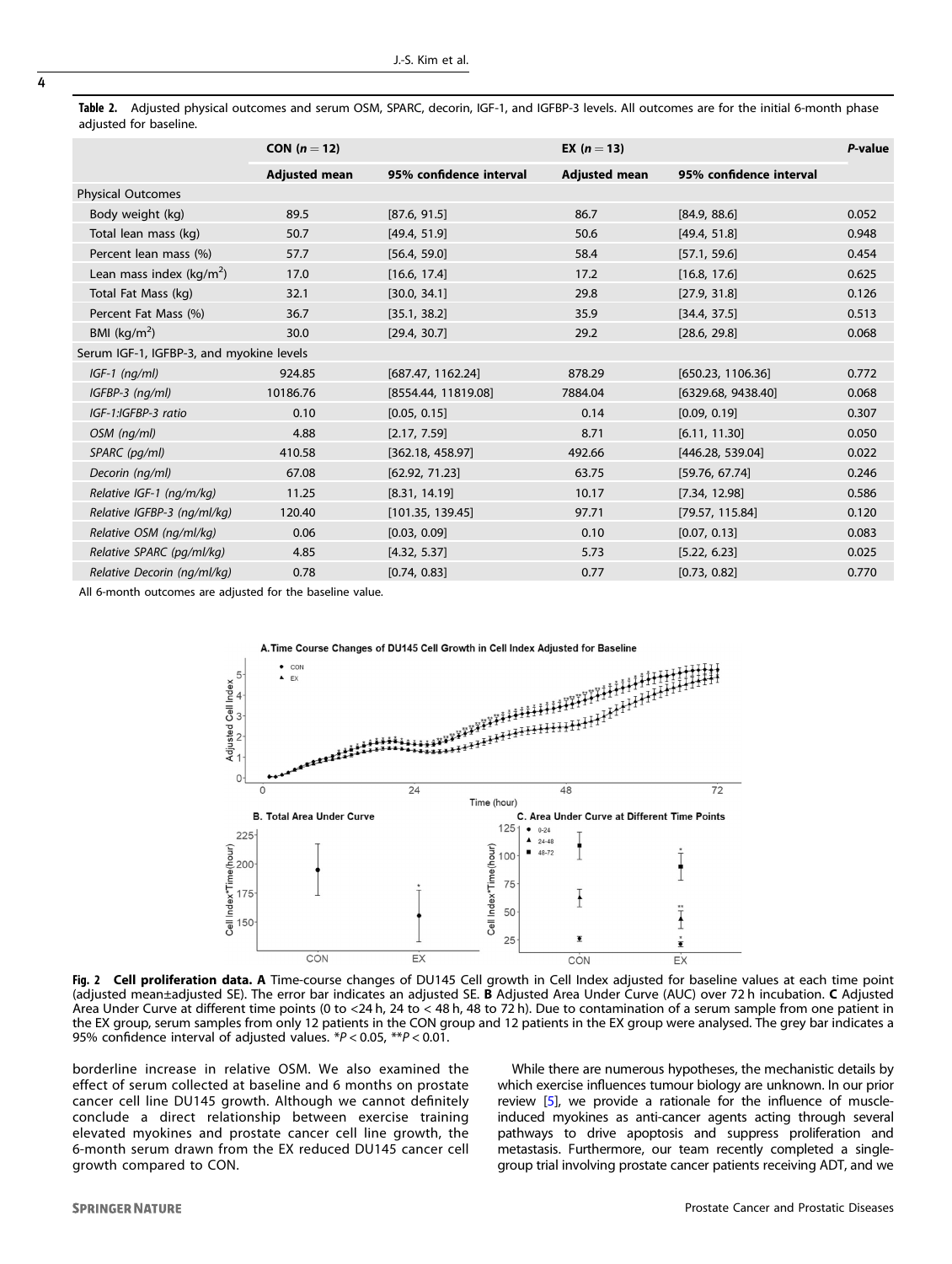| <b>TWIC 31</b> TWEE BING COLVE HOTH adjusted Centrical adjusted for basemer.                                                                             |         |  |  |  |  |  |  |  |  |
|----------------------------------------------------------------------------------------------------------------------------------------------------------|---------|--|--|--|--|--|--|--|--|
| Time frame (hour)<br>CON $(n=12)$<br><b>EX</b> ( $n = 12$ )                                                                                              | P-value |  |  |  |  |  |  |  |  |
| 95% confidence<br>95% confidence<br><b>Adjusted mean (Cell</b><br><b>Adjusted mean (Cell</b><br>Index*Time(h))<br>Index*Time(h))<br>interval<br>interval |         |  |  |  |  |  |  |  |  |
| [172.71, 217.28]<br>[133.05, 177.62]<br>$0 - 72$<br>155.34<br>195.00                                                                                     | 0.029   |  |  |  |  |  |  |  |  |
| $0 - 24$<br>[23.40, 28.03]<br>[18.55, 23.18]<br>25.72<br>20.87                                                                                           | 0.016   |  |  |  |  |  |  |  |  |
| [54.19, 69.94]<br>[35.17, 50.92]<br>$24 - 48$<br>62.06<br>43.05                                                                                          | 0.006   |  |  |  |  |  |  |  |  |
| $48 - 72$<br>[96.65, 121.01]<br>[77.85, 102.24]<br>108.83<br>90.06                                                                                       | 0.039   |  |  |  |  |  |  |  |  |

<span id="page-6-0"></span>Table 3. Area under curve from adjusted Cell Index adjusted for baseline

The 6-month AUC outcomes are adjusted for baseline AUC. Due to contamination of a serum sample from one patient in the EX group, serum samples from only 12 patients in the CON group and 12 patients in the EX group were analysed.

demonstrated positive alterations in myokine concentrations with subsequent growth suppression of prostate cancer cell lines [[14\]](#page-7-0). While this finding is intriguing, the question remained whether such anti-cancer effects of exercise could be induced in patients with more advanced prostate cancer. Patients with mCRPC have a very high disease load combined with accumulated treatment toxicities, resulting in considerable deconditioning, reduced muscle and bone mass and elevated fat mass. Should an anti-cancer systemic mechanism produced through exercise therapy be evident, then this could be a particularly attractive strategy for patients with mCRPC to slow disease progression.

The current study is the first to examine myokine expression before and at the 6-month exercise intervention in patients with mCRPC incorporating resistance and aerobic training. We focused on the endocrine function of skeletal muscle [\[15](#page-7-0)], given that preclinical studies demonstrated a positive role of myokines in cancer cell suppression [\[19](#page-7-0), [20](#page-7-0), [24](#page-7-0)–[27](#page-7-0), [30](#page-7-0)] and a retrospective study in prostate cancer patients showed a positive association between skeletal muscle mass and progression-free survival [\[38\]](#page-8-0). The results of serum myokine analysis in the current study showed significant elevation of serum SPARC and OSM levels in the EX group compared to the CON group, which is consistent with our previous report [[14\]](#page-7-0) in predominantly localised prostate cancer patients.

In addition, although this is speculative due to the limited sample number, our subgroup analysis for different treatments provided interesting observations regarding myokine expression. As androgen is a critical factor in muscle growth, we expected ARTA (androgen receptor-targeted agent), commonly prescribed as the first-line treatment for castrate-resistant prostate cancer, may have an impact on exercise-induced serum myokine levels. Interestingly, our subgroup analysis for ARTA and ARTA naïve showed a significant increase of serum OSM and SPARC in the EX-ARTA naïve subgroup compared to the CON-ARTA subgroup, suggesting that ARTA may impact exercise-induced OSM and SPARC levels possibly due to ARTA impacts on muscle size and physiology. Furthermore, our ARTA subgroup analysis demonstrated significantly increased serum decorin levels in the EX-ARTA group compared to EX-ARTA naïve; however, a decreased trend of decorin levels was observed in EX-Chemo compared to EX-NO Chemo, suggesting exercise-induced alteration of serum decorin may partially be impacted by chemotherapy. However, although these observations from our subgroup analysis are noteworthy, further research with larger patient numbers is required to fully elucidate these interactions.

Given that body composition, in terms of fat and muscle mass, influences cytokine levels in the blood [[39,](#page-8-0) [40\]](#page-8-0), it was somewhat surprising that we did not observe improvements in body composition. Although the intensity and volume prescribed to these patients were considerably high, a lack of differential response may be due to the disease and treatment load these patients are experiencing, compromising their ability to adapt with morphological changes. Similarly, a lack of change in body composition was also evident in our previous study involving prostate cancer patients with bone metastases following a 3-month exercise intervention [\[41](#page-8-0)]. The interference of aerobic exercise on adaptations to resistance training may also have occurred in these patients with mCRPC, as we have reported previously for men with nonmetastatic prostate cancer being treated with ADT [\[42](#page-8-0)]. Whether or not this impacted the magnitude of increase in myokines and subsequent growth suppression in the cell line experiments cannot be determined.

We also observed a reduced prostate cancer cell line (DU145) growth after directly applying resting serum acquired following 6 months of exercise. For clinical relevance, we recruited patients under very strict criteria [\[6\]](#page-7-0) and used the androgen-insensitive, metastatic prostate cancer cell line DU145 as this cell line originated from a 69-year-old Caucasian male with metastatic prostate cancer, which shares similar characteristics with mCRPC. Furthermore, it should be noted that resting serum was collected after at least 48 h of complete rest, and the acute physiological arousal from the last exercise session did not affect the results. Our previous report also observed reduced prostate cancer cell line growth by directly applying resting exercise-conditioned serum acquired from predominantly localised prostate cancer patients [\[14\]](#page-7-0), suggesting exercise adaptation-induced systemic milieu alteration might positively influence tumour biology. Furthermore, previous studies by Barnard et al. [[7](#page-7-0)], Leung et al. [\[11](#page-7-0)], and Ngo et al. [\[12\]](#page-7-0) also reported reduced prostate cancer cell line (LNCaP) growth with the presence of resting serum obtained from active, healthy individuals and healthy persons following a shortterm period of exercise and dietary intervention. Although these reports demonstrated the potential role of exercise in inducing changes in the IGF-1 axis [[7](#page-7-0), [11](#page-7-0), [12](#page-7-0)], serum IGF-1 and IGFBP-3 levels did not change in our cohort, suggesting that the serum myokine level changes due to exercise training are more likely candidate drivers suppressing DU-145 growth rather than the IGF-1 axis. Nevertheless, consistent reduction of prostate cancer cell growth in previous studies and the current study provides important insight in the field of exercise oncology that not only should exercise be considered as a strategy to improve healthrelated outcomes for prostate cancer patients, but also as a potential daily-dosage strategy to create a tumour-suppressive environment.

The current study has a number of strengths and limitations worthy of comment. First, we used a randomised control trial design to investigate the expression of multiple myokines resulting from exercise. Second, DXA was used for body composition assessment providing accurate measures of fat and lean tissue. Third, by using RTCA, we were able to detect cell growth differences in multiple time points. This is important as previous studies that observed cell growth after applying human serum used end-point analysis and were unable to monitor cell growth kinetics. Fourth, the study provided clinically relevant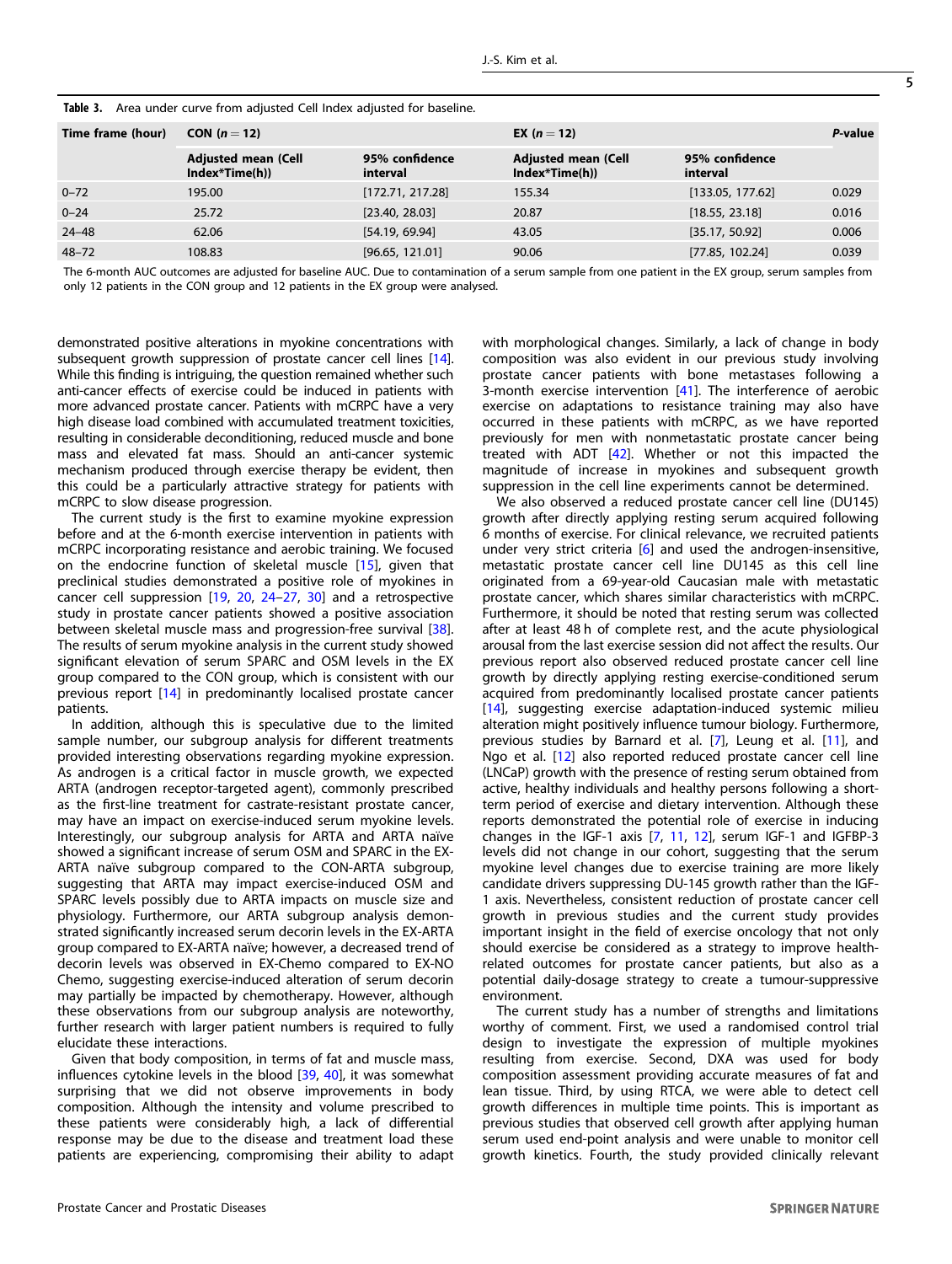<span id="page-7-0"></span>evidence for tumour suppression using serum acquired from prostate cancer patients with mCPRC as prior to this data for myokine expression research has been limited to either healthy cohorts or those with metabolic disease, or patients with less advanced disease. However, as we used a multimodal exercise program, we cannot determine which exercise mode or if both contributed to the adaptation in myokine expression. Moreover, we analysed the data and samples available in our ongoing trial, INTERVAL-GAP4, which limits the volume of serum available for individual experiments and so this study was confined to investigate serum levels of myokines and prostate cancer cell growth. As there is limited research investigating myokine expression in patients with advanced prostate cancer, we made our initial sample size and power calculation based on available data from our previous trial in prostate cancer patients with localised disease [14]. Unfortunately, for the current study in patients with advanced disease our post-hoc analysis revealed that we only achieved statistical power of 65% in the adjusted AUC of Cell index, which likely reflects differences between the two patient groups in exercise responses. In addition, although we reported an increase in serum myokine levels and a significant reduction of DU145 cell growth after applying exerciseconditioned human serum, the current study is limited with regard to in-depth intercellular mechanistic measures to address the tumour-suppressive role of exercise-induced myokines or potential interaction between the treatments and myokines.

In conclusion, this study provides preliminary evidence for enhanced myokine expression, and a tumour-suppressive effect of serum collected from mCRPC patients after 6 months of vigorous, multimodal exercise. Future trials are needed to further elucidate the influence of exercise on myokine expression, particularly specifics of exercise prescription such as threshold exercise intensity, volume, and mode. Furthermore, more in-depth intercellular mechanistic research involving the application of both acute and chronically exercise-conditioned human serum is required to enhance our understanding of the direct tumour-suppressive role of myokines in patients with prostate cancer.

#### DATA AVAILABILITY

The data are available for bona fide researchers who request it from the authors.

#### REFERENCES

- 1. Jones LW, Alfano CM. Exercise-oncology research: past, present, and future. Acta Oncol. 2013;52:195–215.
- 2. Kenfield SA, Stampfer MJ, Giovannucci E, Chan JM. Physical activity and survival after prostate cancer diagnosis in the health professionals follow-up study. J Clin Oncol. 2011;29:726–32.
- 3. Richman EL, Kenfield SA, Stampfer MJ, Paciorek A, Carroll PR, Chan JM. Physical activity after diagnosis and risk of prostate cancer progression: data from the cancer of the prostate strategic urologic research endeavor. Cancer Res. 2011;71:3889–95.
- 4. Hart NH, Galvao DA, Newton RU. Exercise medicine for advanced prostate cancer. Curr Opin Support Palliat Care. 2017;11:247–57.
- 5. Kim J-S, Galvão DA, Newton RU, Gray E, Taaffe DR. Exercise-induced myokines and their effect on prostate cancer. Nat Rev Urol. 2021;18:519–42.
- 6. Newton RU, Kenfield SA, Hart NH, Chan JM, Courneya KS, Catto J, et al. Intense exercise for survival among men with metastatic castrate-resistant prostate cancer (INTERVAL-GAP4): a multicentre, randomised, controlled phase III study protocol. BMJ Open. 2018;8:e022899.
- 7. Barnard RJ, Ngo TH, Leung PS, Aronson WJ, Golding LA. A low-fat diet and/or strenuous exercise alters the IGF axis in vivo and reduces prostate tumor cell growth in vitro. Prostate. 2003;56:201–06.
- 8. Dethlefsen C, Hansen LS, Lillelund C, Andersen C, Gehl J, Christensen JF, et al. Exercise-induced catecholamines activate the hippo tumor suppressor pathway to reduce risks of breast cancer development. Cancer Res. 2017;77:4894–904.
- 9. Dethlefsen C, Lillelund C, Midtgaard J, Andersen C, Pedersen BK, Christensen JF, et al. Exercise regulates breast cancer cell viability: systemic training adaptations versus acute exercise responses. Breast Cancer Res Treat. 2016;159:469–79.
- 10. Devin JL, Hill MM, Mourtzakis M, Quadrilatero J, Jenkins DG, Skinner TL. Acute high intensity interval exercise reduces colon cancer cell growth. J Physiol. 2019;597:2177–84.
- 11. Leung PS, Aronson WJ, Ngo TH, Golding LA, Barnard RJ. Exercise alters the IGF axis in vivo and increases p53 protein in prostate tumor cells in vitro. J Appl Physiol (1985). 2004;96:450–4.
- 12. Ngo TH, Barnard RJ, Leung PS, Cohen P, Aronson WJ. Insulin-like growth factor I (IGF-I) and IGF binding protein-1 modulate prostate cancer cell growth and apoptosis: possible mediators for the effects of diet and exercise on cancer cell survival. Endocrinology. 2003;144:2319–24.
- 13. Rundqvist H, Augsten M, Stromberg A, Rullman E, Mijwel S, Kharaziha P, et al. Effect of acute exercise on prostate cancer cell growth. PLoS One. 2013;8:e67579.
- 14. Kim JS, Wilson RL, Taaffe DR, Galvao DA, Gray E, Newton RU. Myokine expression and tumor-suppressive effect of serum following 12 weeks of exercise in prostate cancer patients on ADT. Med Sci Sports Exerc. 2021;54:197–205.
- 15. Pedersen BK. The physiology of optimising health with a focus on exercise as medicine. Annu Rev Physiol. 2019;81:607–27.
- 16. Gannon NP, Vaughan RA, Garcia-Smith R, Bisoffi M, Trujillo KA. Effects of the exercise-inducible myokine irisin on malignant and non-malignant breast epithelial cell behavior in vitro. Int J Cancer. 2015;136:E197–202.
- 17. Liu J, Song N, Huang Y, Chen Y. Irisin inhibits pancreatic cancer cell growth via the AMPK-mTOR pathway. Sci Rep. 2018;8:15247.
- 18. Shao L, Li H, Chen J, Song H, Zhang Y, Wu F, et al. Irisin suppresses the migration, proliferation, and invasion of lung cancer cells via inhibition of epithelial-tomesenchymal transition. Biochem Biophys Res Commun. 2017;485:598–605.
- 19. Tekin S, Erden Y, Sandal S, Yilmaz B. Is irisin an anticarcinogenic peptide? Med-Sci. 2015;4:2172–80.
- 20. Hu Y, Sun H, Owens RT, Wu J, Chen YQ, Berquin IM, et al. Decorin suppresses prostate tumor growth through inhibition of epidermal growth factor and androgen receptor pathways. Neoplasia. 2009;11:1042–53.
- 21. Santra M, Eichstetter I, Iozzo RV. An anti-oncogenic role for decorin. Downregulation of ErbB2 leads to growth suppression and cytodifferentiation of mammary carcinoma cells. J Biol Chem. 2000;275:35153–61.
- 22. Seidler DG, Goldoni S, Agnew C, Cardi C, Thakur ML, Owens RT, et al. Decorin protein core inhibits in vivo cancer growth and metabolism by hindering epidermal growth factor receptor function and triggering apoptosis via caspase-3 activation. J Biol Chem. 2006;281:26408–18.
- 23. Shi X, Liang W, Yang W, Xia R, Song Y. Decorin is responsible for progression of non-small-cell lung cancer by promoting cell proliferation and metastasis. Tumour Biol. 2015;36:3345–54.
- 24. Xu W, Neill T, Yang Y, Hu Z, Cleveland E, Wu Y, et al. The systemic delivery of an oncolytic adenovirus expressing decorin inhibits bone metastasis in a mouse model of human prostate cancer. Gene Ther. 2015;22:247–56.
- 25. Chung TD, Yu JJ, Spiotto MT, Bartkowski M, Simons JW. Characterisation of the role of IL-6 in the progression of prostate cancer. Prostate. 1999;38:199–207.
- 26. Lee SO, Chun JY, Nadiminty N, Lou W, Gao AC. Interleukin-6 undergoes transition from growth inhibitor associated with neuroendocrine differentiation to stimulator accompanied by androgen receptor activation during LNCaP prostate cancer cell progression. Prostate. 2007;67:764–73.
- 27. Morris JC, Ramlogan-Steel CA, Yu P, Black BA, Mannan P, Allison JP, et al. Vaccination with tumor cells expressing IL-15 and IL-15Ralpha inhibits murine breast and prostate cancer. Gene Ther. 2014;21:393–401.
- 28. Tang F, Zhao LT, Jiang Y, Ba de N, Cui LX, He W. Activity of recombinant human interleukin-15 against tumor recurrence and metastasis in mice. Cell Mol Immunol. 2008;5:189–96.
- 29. Aoi W, Naito Y, Takagi T, Tanimura Y, Takanami Y, Kawai Y, et al. A novel myokine, secreted protein acidic and rich in cysteine (SPARC), suppresses colon tumorigenesis via regular exercise. Gut. 2013;62:882–9.
- 30. Said N, Frierson HF Jr, Chernauskas D, Conaway M, Motamed K, Theodorescu D. The role of SPARC in the TRAMP model of prostate carcinogenesis and progression. Oncogene. 2009;28:3487–98.
- 31. Said N, Motamed K. Absence of host-secreted protein acidic and rich in cysteine (SPARC) augments peritoneal ovarian carcinomatosis. Am J Pathol. 2005;167: 1739–52.
- 32. Yiu GK, Chan WY, Ng SW, Chan PS, Cheung KK, Berkowitz RS, et al. SPARC (secreted protein acidic and rich in cysteine) induces apoptosis in ovarian cancer cells. Am J Pathol. 2001;159:609–22.
- 33. Hojman P, Dethlefsen C, Brandt C, Hansen J, Pedersen L, Pedersen BK. Exerciseinduced muscle-derived cytokines inhibit mammary cancer cell growth. Am J Physiol Endocrinol Metab. 2011;301:E504–10.
- 34. Hutt JA, DeWille JW. Oncostatin M induces growth arrest of mammary epithelium via a CCAAT/enhancer-binding protein delta-dependent pathway. Mol Cancer Ther. 2002;1:601–10.
- 35. Liu J, Spence MJ, Wallace PM, Forcier K, Hellstrom I, Vestal RE. Oncostatin M-specific receptor mediates inhibition of breast cancer cell growth and